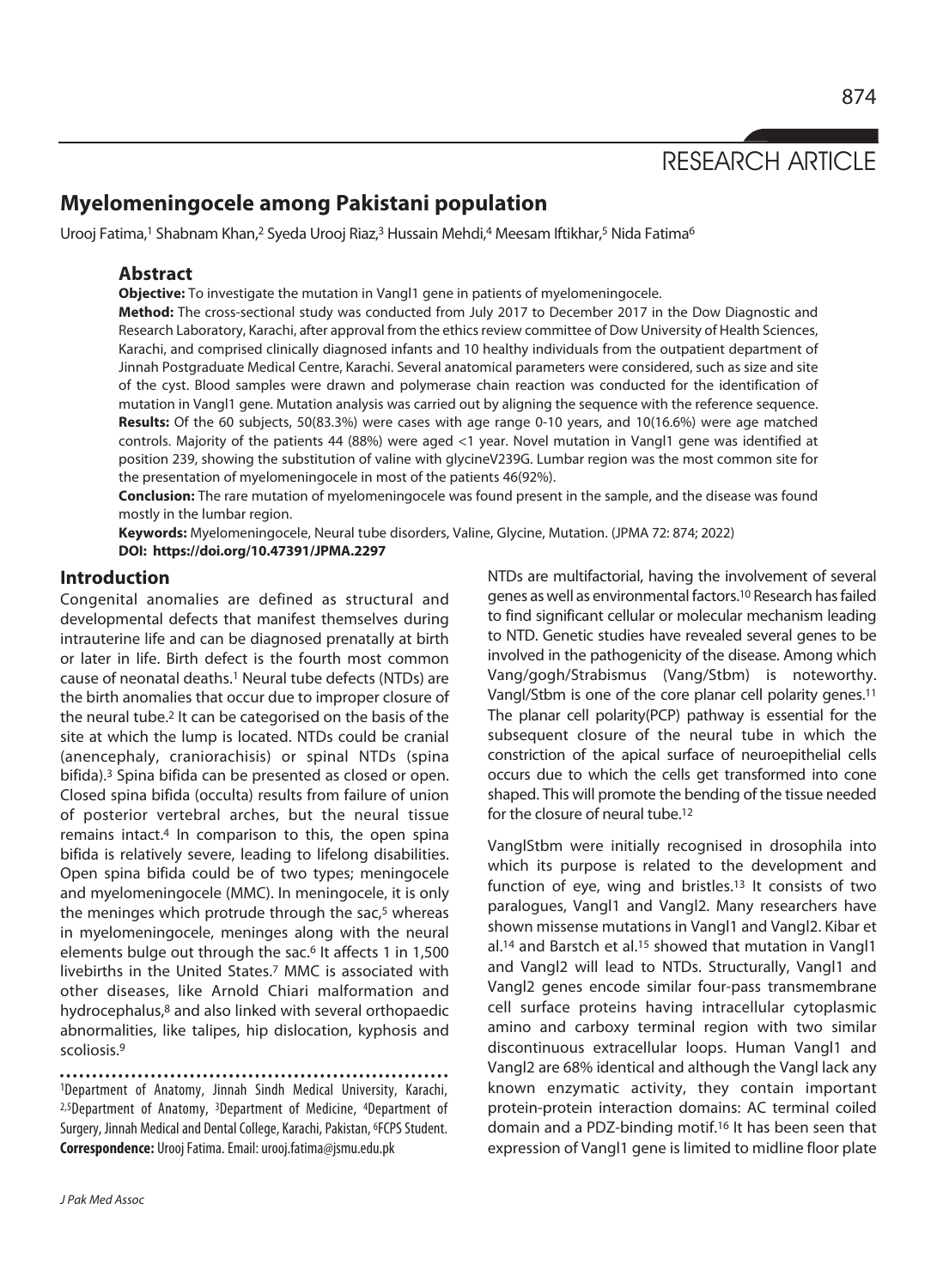A study in Rahim Yar Khan stated that that the incidence of open NTD was 7-8/1000 live births and among them spina bifida accounted for 28.85%.18 A study in Karachi showed that NTD was the commonest congenital anomaly and spina bifida accounted for 19.5% of all the congenital anomalies.19

The current study was planned to analyse the occurrence of mutation in Vangl1 gene in patients of myelomeningocele.

## **Patients and Methods**

The cross-sectional study was conducted from July 2017 to December 2017 at the Dow Diagnostic and Research Laboratory, Karachi, after approval from the ethics review committee of Dow University of Health Sciences, Karachi, and comprised clinically diagnosed infants and 10 healthy individuals from the outpatient department of Jinnah Postgraduate Medical Centre, Karachi.

The patients were selected regardless of gender and socioeconomic or ethnic background. Other cases of NTDs, like anencephaly and craniorachisis, were excluded. Patients were examined for the presence of lump on vertebral column. After taking informed parental consent, 2µmol/L blood was taken by a trained phlebotomist. Deoxyribonucleic acid (DNA) extraction was done using spin column method and was carried out from whole blood by QIAmp DNA micro kit (Qiagen, Germany). It was followed by polymerase chain reaction (PCR) amplification of Vangl1 gene. The PCR was performed in a tube which contained a reaction mixture of  $20\mu$ comprising the following components: 10pmol of each forward and reverse primer for Vangl1 gene,  $500\mu$ M of 4deoxynucleotides, 2U of Taq polymerase (Promega), 10 x PCR buffer containing and 1.5mM magnesium chloride (MgCl2). Thermal cycler (Master Gradient PCR System, Eppendorf AG, Germany) was used to incubate the sample initially for 10min for 95°C followed by 35 cycles consisting of 94°C for 30s, 64°C for 1 minute and 72°C for 1 min, with the final extension being for 10 minutes at 72°C. The PCR-amplified products were distinguished by electrophoresis on a 2% agarose gel stained with ethidium bromide and examined under a transilluminator. The dimension of PCR-amplified product was measured according to the migration pattern of a 50bp DNA ladder (Gibco BRL Life Technologies). It was seen using gel documentation system and then a photograph was taken. The amplified product was of 404bp. It was then sent for commercial sequencing. Mutation analysis was carried out by aligning the sequence with the reference sequence.

#### Myelomeningocele among Pakistani population 875

#### **Results**

Of the 60 subjects, 50(83.3%) were cases with age range 0- 10 years, and 10(16.6%) were age- matched controls. Majority of the patients 44 (88%) were aged <1 year.

Molecular analysis showed substitution of valine to isoleucine in 2 (4%) samples, whereas in 1(2%) sample, valine stood substituted with glycine.

V239G mutation was identified in sample #6. A seven-



**Figure-1:** Analysis of Vangl 1 exon 4 deoxyribonucleic acid (DNA) sample. Lanes 1,2 3, 5,6,7 and 8 were negative with the Vangl 1 exon 4 mutation, whereas Lane 4was identified as positive for Vangl exon 4 mutation. Lane N was negative control. Lane P was positive control and Lane M was the DNA ladder of 50bp.



**Figure-2:** Sample #6 showing myelomeningocele in the lumbar region.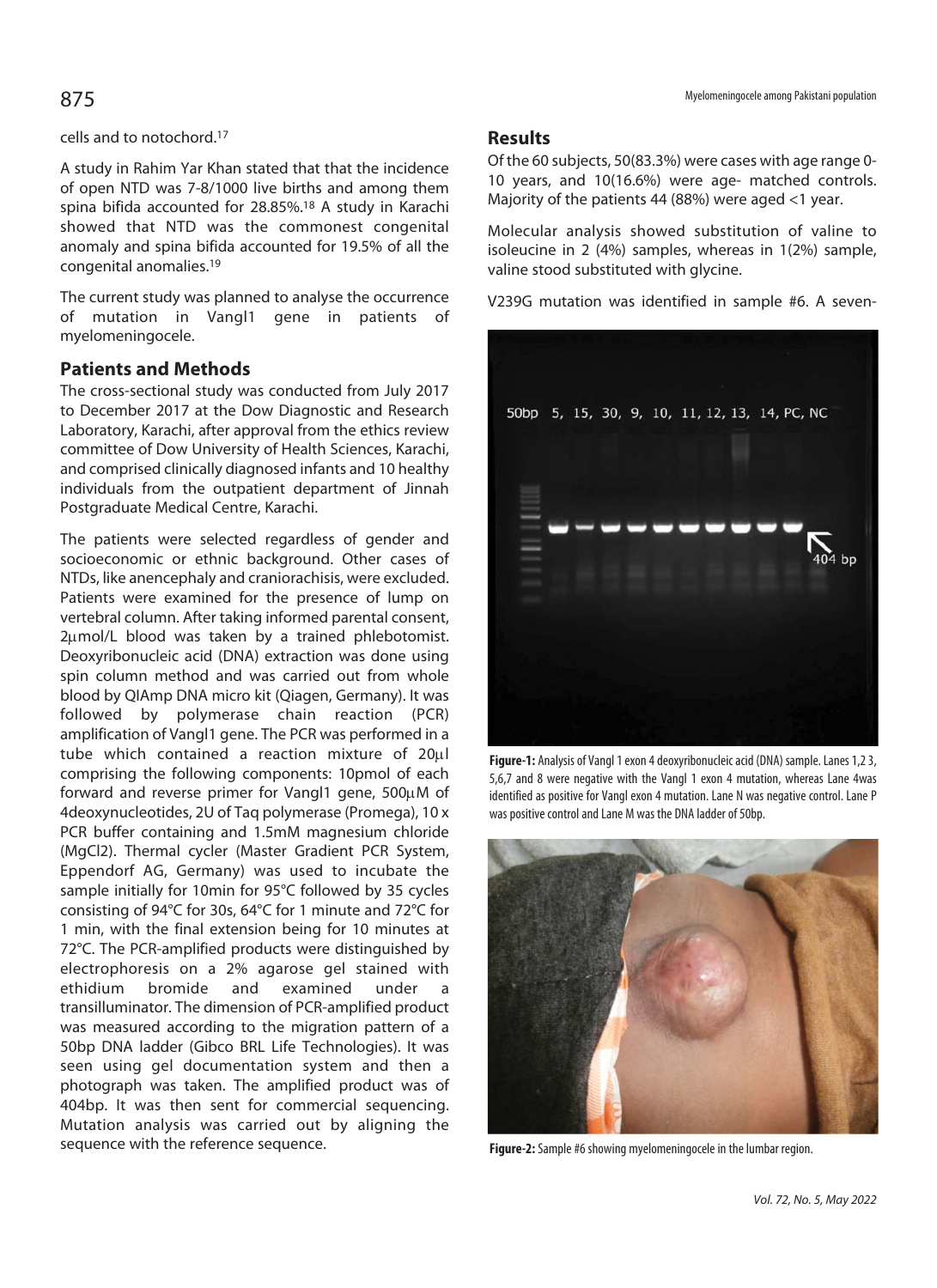

**Figure-3:** Chromatogram of patient with meningocele and myelomeningocele (MMC) showing substitution of valine with glycine at position 239 in sample #6 compared with the controls.

| Ref Seq         | ALLFIHYLAIVLLEL | REF SEO         | <b>CATCGTCCTGC</b> |
|-----------------|-----------------|-----------------|--------------------|
| lu5             | . <del>.</del>  | lu5             | .T.                |
| lu6             | .G.             | lu6             | . G.               |
| U16             | . 8 <i>. .</i>  | lu16            | . AG               |
| U <sub>24</sub> | . <del>.</del>  | <b>U24</b>      | .A.                |
| $U30$           | . I <b>.</b> .  | lu30            | . . <b>. . A .</b> |
| c51             | .               | C <sub>51</sub> |                    |
| c52             | . <b>.</b>      | <b>C52</b>      |                    |
| c56             | . <b>. .</b> .  | <b>C56</b>      |                    |
| (a)             |                 | (Ы)             |                    |

**Figure-4:** Sequence alignment showing substitution of valine to glycine confirmed by deoxyribonucleic acid (DNA) sequencing.

month-old boy had a myelomeningocele cyst at the lumbosacral region (Figure-2). No sign of NTD was seen in any family member. The mother had not taken folic acid during pregnancy. She was informed by the doctor concerned about the disability of the baby prenatally.

The V239G mutation was present at the specified region of exon 4 of Vangl1 gene and amplification was observed at 404 base pairs (bp) as shown in Figure 1 and was confirmed by DNA sequencing. The predicted outcome manifested the substitution of valine with glycine at position 239 in the sample (Figure-3 and 4).

The lumbar region was the most common site for the presentation of myelomeningocele 46(92%).

#### **Discussion**

The V239G mutation identified in the current study is a novel mutation of Vangl1 gene in patients of myelomeningocele as it has not been reported previously.

The current study found that most of the patients (92%) presented with lump on the lumbar region, which is in line with literature.20-22

Chunquan Cai et al. analysed missense single nucleotide polymorphisms (SNP) rs4839469 c.346G > A p.Ala116Thr and rs34059106 c.1040A  $>$  C p.Glu347Ala of the Vangl1 gene in 135 NTD cases and 135 normal controls. They found that the Vangl1 gene sequence at the rs4839469 locus exhibited Ala116Thr and Ala116Pro polymorphisms, and allele and genotype distributions were significantly different (p=0.036 and p=0.010) between the case and control groups. Thus, the rs4839469 allele of Vangl1 was linked with NTDs.23 Torban E etal found that genetic association between Vangl1 and Vangl2 genes would lead to NTDs and increase the possibility that interaction between individual Vangl genes, other genetic loci and/or environmental factors may contribute to causation of NTDs.17 Kibaretal14 identified three mutations in the gene; V239I, R274Q and M328T. In a cohort of 810 patients suffering from NTD, the gene was sequenced, and 8 missense mutations were identified both in familial (V239I, R274Q, S83Land R181Q) and sporadic (M328T, F153S, L202Fand A404S) cases. Bartsch et al carried out direct sequencing of the Vangl1 gene and found three different heterozygous missense mutations (p.Arg173His, p.Arg186His, and p.Gly205Arg) in 3 of 144 unrelated patients with various forms of NTDs from Slovakia, Romania and Germany.15

### **Conclusion**

An unusual mutation was found in Vangl1 gene in the current sample which has not been reported before. Healthcare providers should consider it while counselling expectant mothers about the potential risk of the disease. Further exploration and detection for NTDs should be undertaken in future.

**Disclaimer:** The text is based on an M.Phil (Anatomy) thesis.

**Conflict of Interest:** None.

**Source of Funding:** None.

#### **References**

- 1. Mannan MA, Afroze S, Dey SK, Moni SC, Shabuj MKH, Jahan I, et al. M. Birth Defect and its Impact in Neonatal Health: A Review. Bangladesh J Child Health 2019; 43: 49-58.
- 2. Soni H, Sharma S, Malik JK, Sarankar SK. Role of healthy food in prevention of neural tube defects: A Review. Saudi J Med Pharm Sci 2020; 6: 20-5.
- 3. Copp AJ, Stanier P, Greene NDE. Neural tube defects: recent advances, unsolved questions, and controversies. Lancet Neurol 2013; 12: 799-810.
- 4. Milani HJF, Barreto EQS, Chau H, To NH, Moron AF, Meagher S, et al. Prenatal diagnosis of closed spina bifida: multicenter case series and review of the literature. J Matern Fetal Neonatal Med 2020; 33: 736-42.
- 5. Aqrabawi HE, Aljubour RM, Almhairat AH, Alelwan OA, AL-Shara EES. A newborn with thoracic and lumbosacral meningoceles without neurological deficit. Rawal Med J 2016; 41: 382-4.
- 6. Riley JS, Antiel RM, Flake AW, Johnson MP, Rintoul NE, Lantos JD, et al. Pediatric neurosurgeons' views regarding prenatal surgery